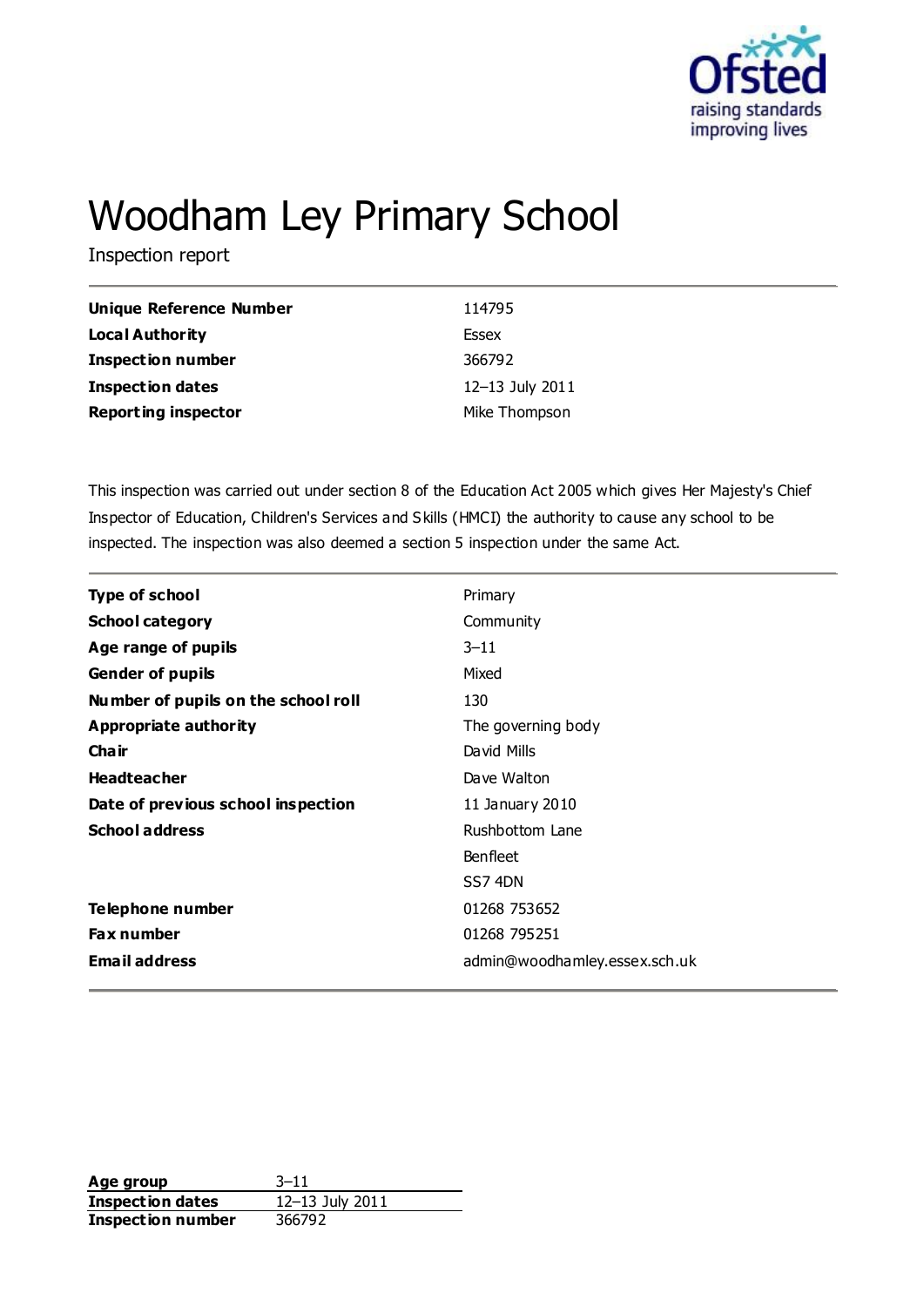The Office for Standards in Education, Children's Services and Skills (Ofsted) regulates and inspects to achieve excellence in the care of children and young people, and in education and skills for learners of all ages. It regulates and inspects childcare and children's social care, and inspects the Children and Family Court Advisory Support Service (Cafcass), schools, colleges, initial teacher training, work-based learning and skills training, adult and community learning, and education and training in prisons and other secure establishments. It assesses council children's services, and inspects services for looked after children, safeguarding and child protection.

Further copies of this report are obtainable from the school. Under the Education Act 2005, the school must provide a copy of this report free of charge to certain categories of people. A charge not exceeding the full cost of reproduction may be made for any other copies supplied.

If you would like a copy of this document in a different format, such as large print or Braille, please telephone 0300 123 4234, or email **[enquiries@ofsted.gov.uk](mailto:enquiries@ofsted.gov.uk)**.

You may copy all or parts of this document for non-commercial educational purposes, as long as you give details of the source and date of publication and do not alter the documentation in any way.

To receive regular email alerts about new publications, including survey reports and school inspection reports, please visit our website and go to 'Subscribe'.

Royal Exchange Buildings St Ann's Square Manchester M2 7LA T: 0300 123 4234 Textphone: 0161 618 8524 E: **[enquiries@ofsted.gov.uk](mailto:enquiries@ofsted.gov.uk)**

W: **[www.ofsted.gov.uk](http://www.ofsted.gov.uk/)**

© Crown copyright 2011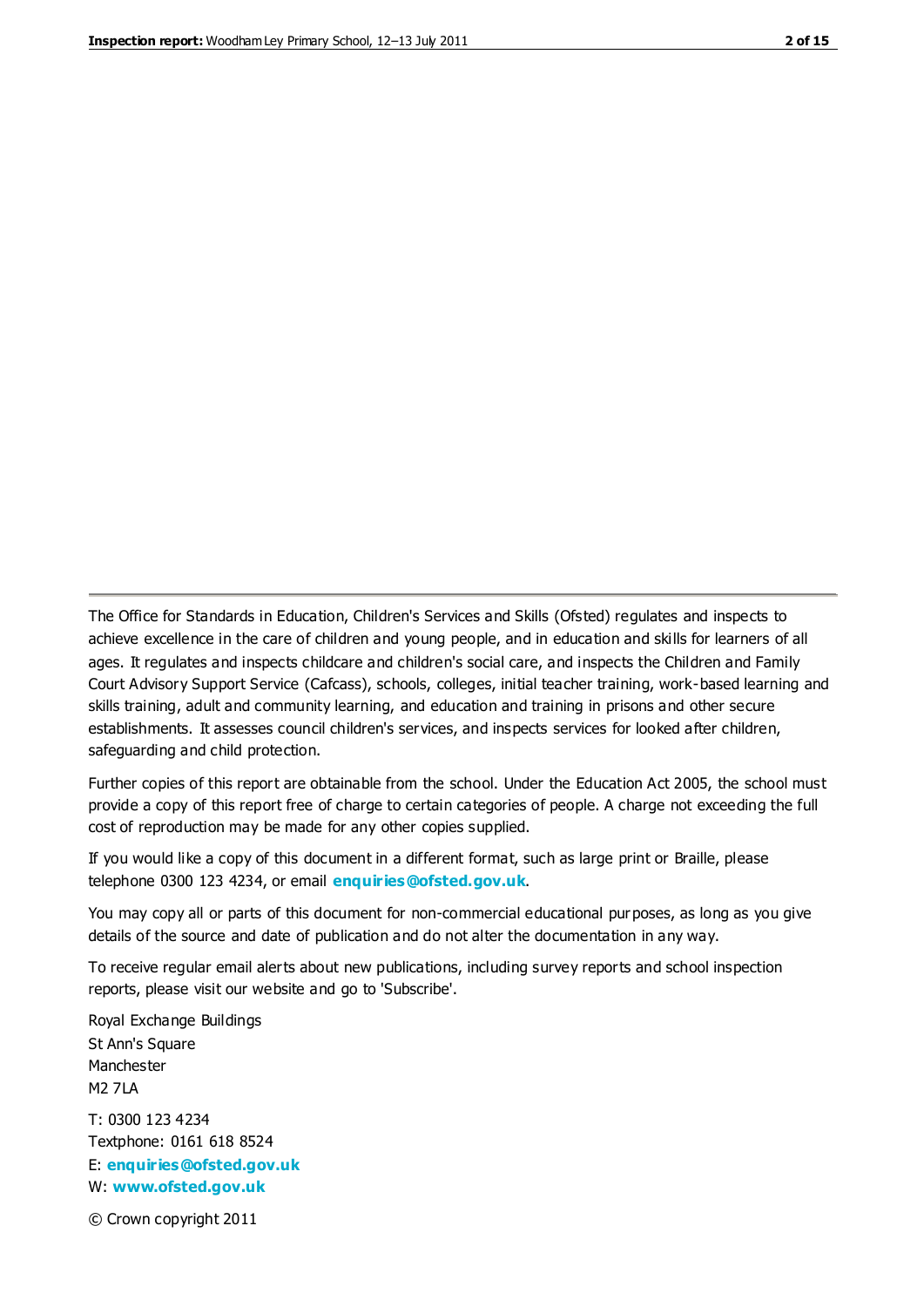# **Introduction**

This inspection was carried out by an additional inspector. The inspector observed twelve lessons taught by six teachers and held discussions with a representative of the local authority, the headteacher, members of the teaching staff, representatives of the governing body, and pupils. The inspector looked at a range of documents including the school's plan for raising achievement, data about pupils' attainment and progress, monitoring information, records related to safeguarding, and samples of pupils' work.

The inspector reviewed the school's progress since the last inspection and the previous monitoring visit and looked in detail at the following key areas.

- How effective are teachers in using assessment information and ensuring that they provide challenge for all groups of pupils?
- How effective are teachers in ensuring that pupils know how to assess and improve their own work?
- How effectively are leaders and managers monitoring the school's performance in order to bring about sustainable improvements without the local authority's support?

# **Information about the school**

This is a small primary school. A few of its pupils are from minority ethnic backgrounds, but none of these are in the early stages of speaking English as an additional language. The proportion of pupils with special educational needs and/or disabilities is below the national average. Most of these pupils have general learning difficulties and a few have social, emotional and behavioural difficulties that have an adverse impact on their learning. The proportion of pupils known to be eligible for free school meals is below the national average. Provision for the Early Years Foundation Stage comprises The Woodham Tots Nursery, managed by the school, which children attend for the morning session, and a Reception class.

The school was placed into special measures in January 2010. The monitoring inspector visited the school in May and November 2010 and in March 2011 to evaluate the school's progress. There have been significant changes in staff since the previous inspection.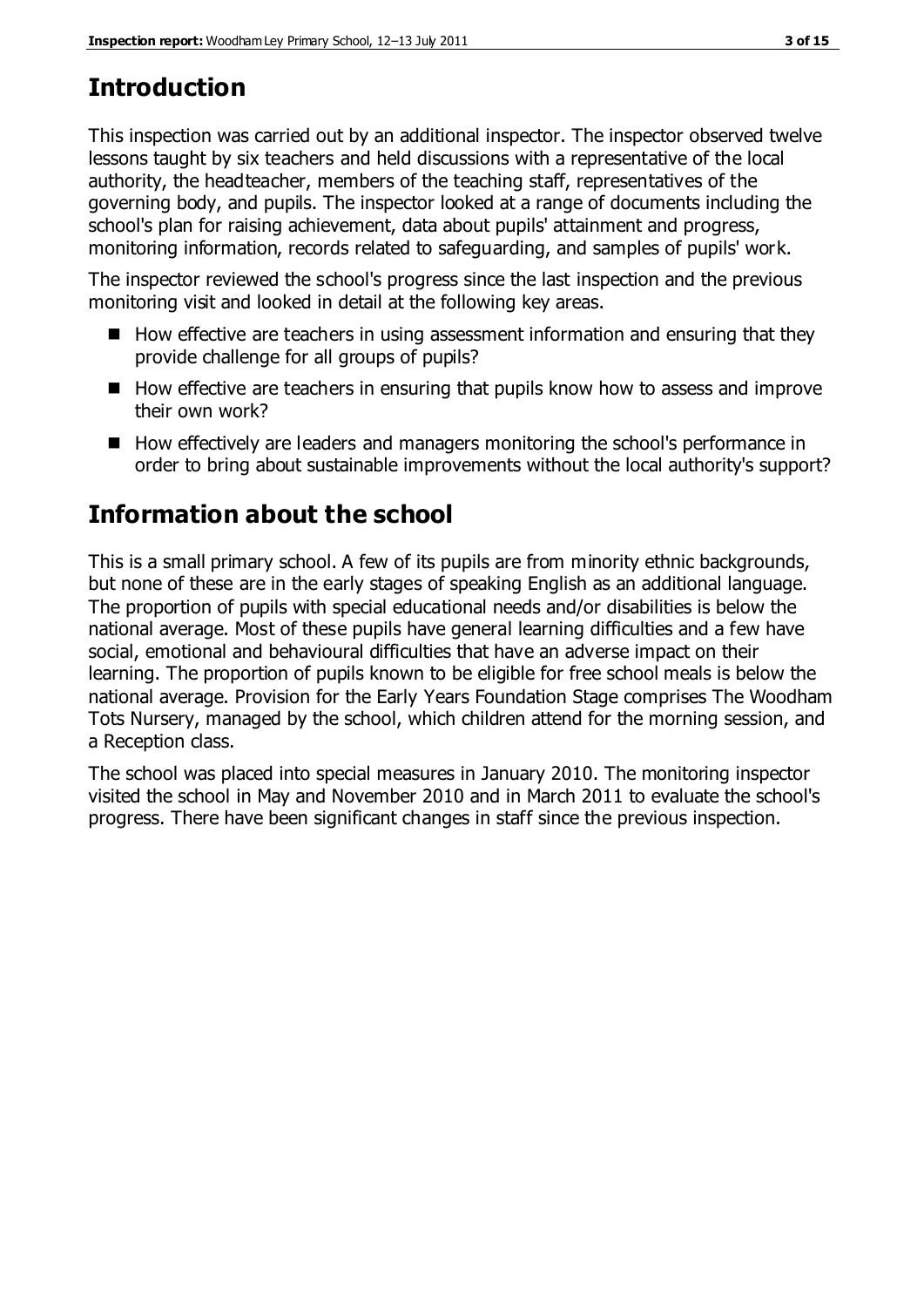**Inspection grades: 1 is outstanding, 2 is good, 3 is satisfactory, and 4 is inadequate** Please turn to the glossary for a description of the grades and inspection terms

# **Inspection judgements**

| Overall effectiveness: how good is the school?  | 3 |  |
|-------------------------------------------------|---|--|
| The school's capacity for sustained improvement |   |  |

#### **Main findings**

In accordance with section 13(4) of the Education Act 2005, Her Majesty's Chief Inspector is of the opinion that the school no longer requires special measures.

Woodham Ley Primary provides a satisfactory education for its pupils. Under the good direction of the headteacher, the school has strengthened its capacity to improve. The governing body has rapidly gained the skills necessary to monitor the school's effectiveness and to hold it to account for its actions. Despite the high turnover of teaching staff, teachers are developing their roles as leaders and managers. Accountability at all levels is much improved.

From starting points that are in line with national expectations when children join the Nursery class, pupils make satisfactory progress overall. In Year 6, pupils make rapid progress. This is because of consistently good or better teaching and the positive impact of a wide range of strategies to boost their performance. Standards are rising throughout the school. The school's performance in the most recent national tests in Year 6 is better than last year and is likely to be significantly better than national results when these data become available.

Improvements to teaching have been brought about through changes in staffing together with a sustained focus on monitoring, training and coaching. Lessons are increasingly effective in developing pupils' skills, knowledge and understanding, although teaching remains inconsistent. There is some good teaching, and there are good features in all lessons. All of the teaching observed was satisfactory or better. Teachers relate well to their pupils, explain tasks clearly, and increasingly provide tasks that capture pupils' imaginations, but expectations of what pupils can achieve are not always high enough. In instances when all pupils have the same task, teachers miss opportunities to ensure good levels of individual challenge and do not give pupils precise enough criteria, matched to their abilities, for them to judge their success. In all lessons, learning objectives are shared with pupils, but sometimes these are not worded in 'child-friendly' language and are too difficult for some pupils to understand. On occasions, teachers direct pupils' work too closely, and this limits opportunities for them to develop independence as learners.

The inconsistency in provision extends to the Early Years Foundation Stage. The assessments of children's achievements are clear, but rarely contain information about the next steps needed to develop learning further. Planning in both classes ensures a good coverage of all required areas, but in the Reception class, it does not focus clearly enough on the intended learning.

The school has rightly placed a very strong focus on raising standards in literacy and numeracy. In order to ensure that pupils' performance in these subjects was closely scrutinised and to identify underachievement at an early stage, the headteacher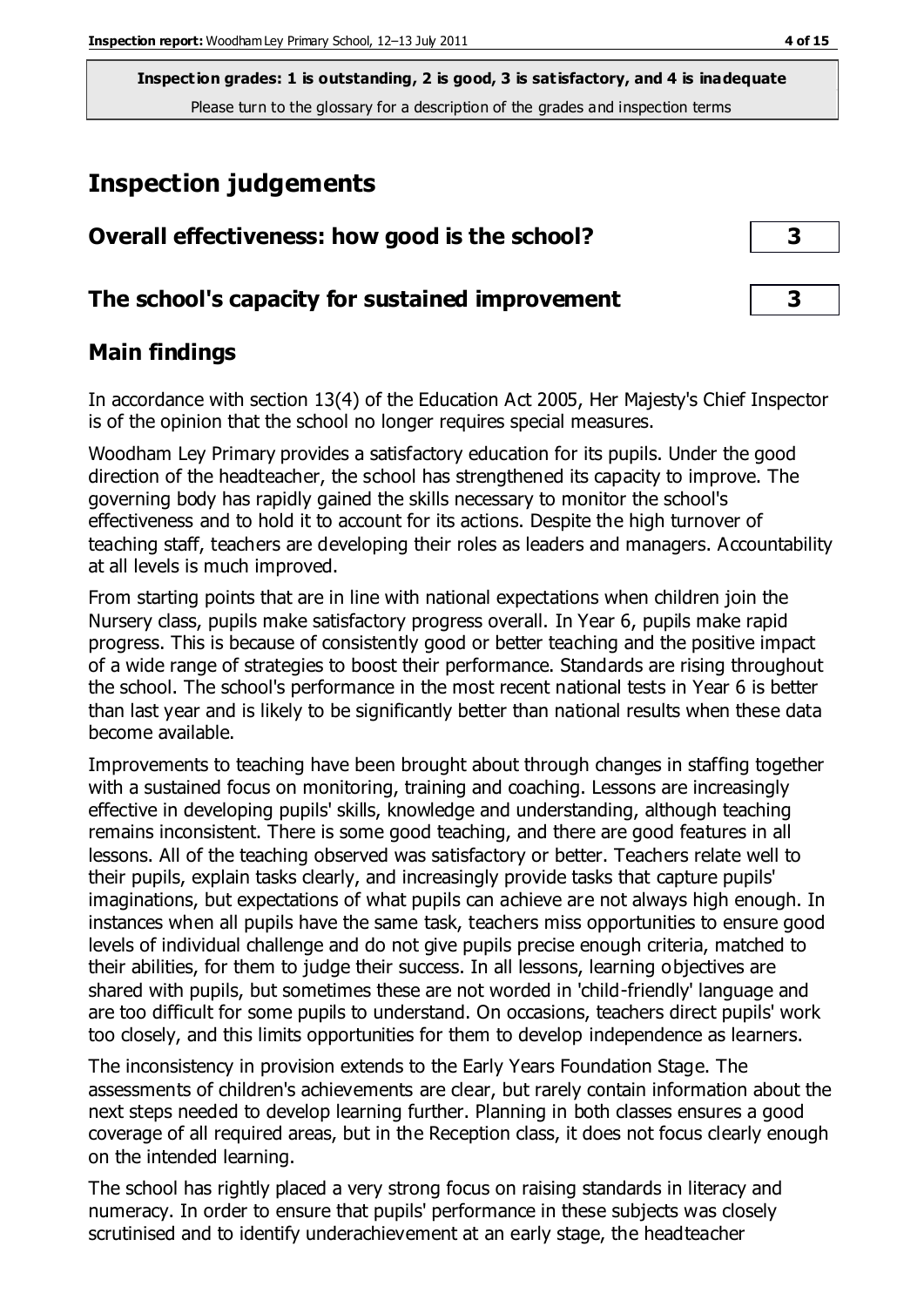#### **Inspection grades: 1 is outstanding, 2 is good, 3 is satisfactory, and 4 is inadequate** Please turn to the glossary for a description of the grades and inspection terms

introduced an effective system for tracking pupils' progress. This is now underpinned by teachers' increasingly accurate assessments of pupils' attainment. The time taken to bring about these essential improvements has meant that there has been limited development in other subjects. This is now changing. Work is in progress to provide greater interest and enjoyment for pupils by combining a number of subjects within topics. At present, there is no system for detailed tracking of pupils' achievement in subjects other than English, mathematics and science. This makes it difficult for teachers to keep a close check on the development of pupils' skills within the subjects that comprise each of the topics. The school has recently installed a new and well-equipped information and communication technology (ICT) suite. However, opportunities for pupils to use ICT in class remain limited.

Pupils make good progress in developing personal and social skills, thus providing a climate within which learning can take place. Behaviour is good and, in very closely supervised situations, it is impeccable. Pupils appreciate the school's welcoming, safe and supportive environment and say they are well cared for and feel secure. One pupil summed this up succinctly when commenting, 'This is always a nice place to be'. Pupils have a good awareness of how to keep safe and healthy. Their understanding of the way of life of children in other countries is limited.

Up to 40% of the schools whose overall effectiveness is judged satisfactory may receive a monitoring visit by an Ofsted inspector before their next section 5 inspection.

## **What does the school need to do to improve further?**

- Improve teaching so that it is consistently good or better by ensuring that:
	- teachers focus clearly on the skills to be developed in lessons, make learning intentions clear to pupils, and set tasks that always provide the correct level of challenge
	- all adults working with pupils place a greater emphasis on developing pupils' skills as independent learners.
- $\blacksquare$  Improve the curriculum by:
	- $=$  ensuring that pupils use ICT as a day-to-day tool in their learning
	- $-$  extending the good systems for tracking pupils' progress to all subjects
	- giving pupils a wider perspective of other cultural traditions.
- Develop greater consistency in the Early Years Foundation Stage classes by:
	- focusing strongly on the intended learning when planning activities
	- $-$  ensuring that assessments also provide a focus on the next steps to be taken in developing children's learning.

#### **Outcomes for individuals and groups of pupils 3**

Pupils comment on how much the school has improved over the past year or more and say that they thoroughly enjoy the experiences provide for them. The significant improvement in attendance is testimony to this. From a situation in May 2010 when 20%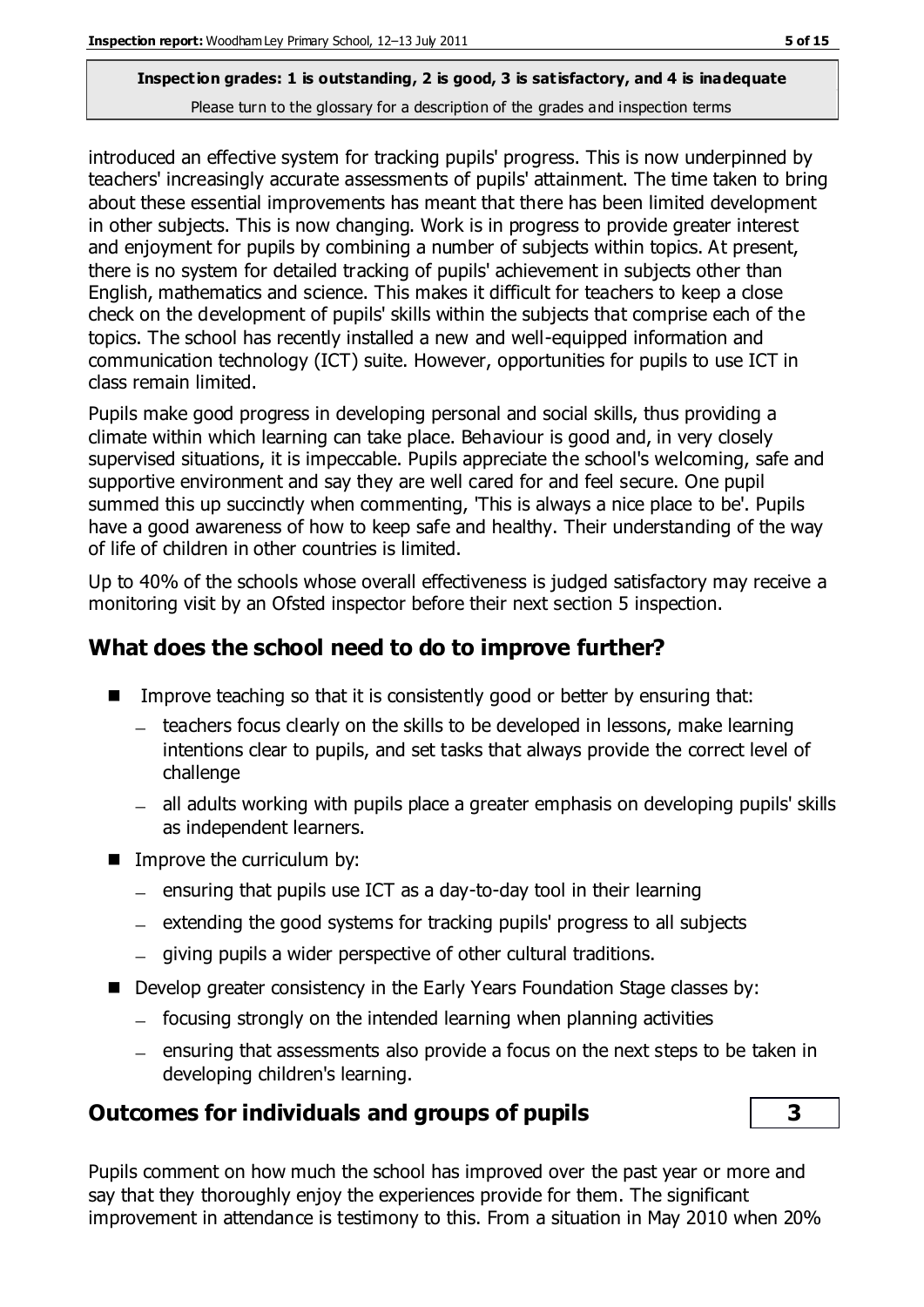**Inspection grades: 1 is outstanding, 2 is good, 3 is satisfactory, and 4 is inadequate** Please turn to the glossary for a description of the grades and inspection terms

of the pupils had attendance rates below 90%, attendance is now securely within the national 'above average' benchmark.

The school has focused strongly on ensuring that pupils in Year 6 are well equipped for the next stage of their education in terms of their basic skills in literacy and numeracy. Observations in lessons and evidence from the work completed by these pupils show that they read and write confidently and calculate accurately. They use these skills well when tackling challenges in other subjects. For example, in a science lesson their skills in note taking helped them plan an investigation into the effect of air resistance on the time taken for a spinner to fall to the ground. In Year 5, pupils' lower-than-average attainment in writing and mathematics is a legacy of previous underachievement that the school is steadily addressing. Progress in this year group is good in reading and satisfactory in writing and mathematics.

Pupils with special educational needs and/or disabilities make satisfactory progress because their specific needs are clearly identified, and appropriate support is provided. For instance, pupils with identified difficulties in motor-control attend twice-weekly 'gym trail' sessions before school. Careful analysis of difficulties in spelling, for example, enables extra help to be precisely targeted at the areas of need. The few pupils who speak English as an additional language sometimes need help in developing their understanding and extending their vocabulary. As with provision for pupils with special educational needs and/or disabilities, this support is largely provided by five skilled learning support assistants.

Pupils' enthusiasm for the wide range of sporting activities demonstrates their clear understanding of the importance of a healthy lifestyle. This is further enhanced by the strong focus placed on healthy eating. During the inspection, one of the pupils' entries in a catering challenge was served for lunch. 'Le Potter Delice', a Harry Potter themed meal, was greatly enjoyed by the pupils. The 'Grow Global' gardening club is well attended and recently won an award in a local authority competition. Pupils in Year 6 feel that they are really making a difference by taking on responsibilities as prefects or play leaders. However, the impact of pupils on the local community is less evident. Pupils' good moral and social development is securely underpinned by the 'Woodham Way' code, which sets out very clear expectations for conduct.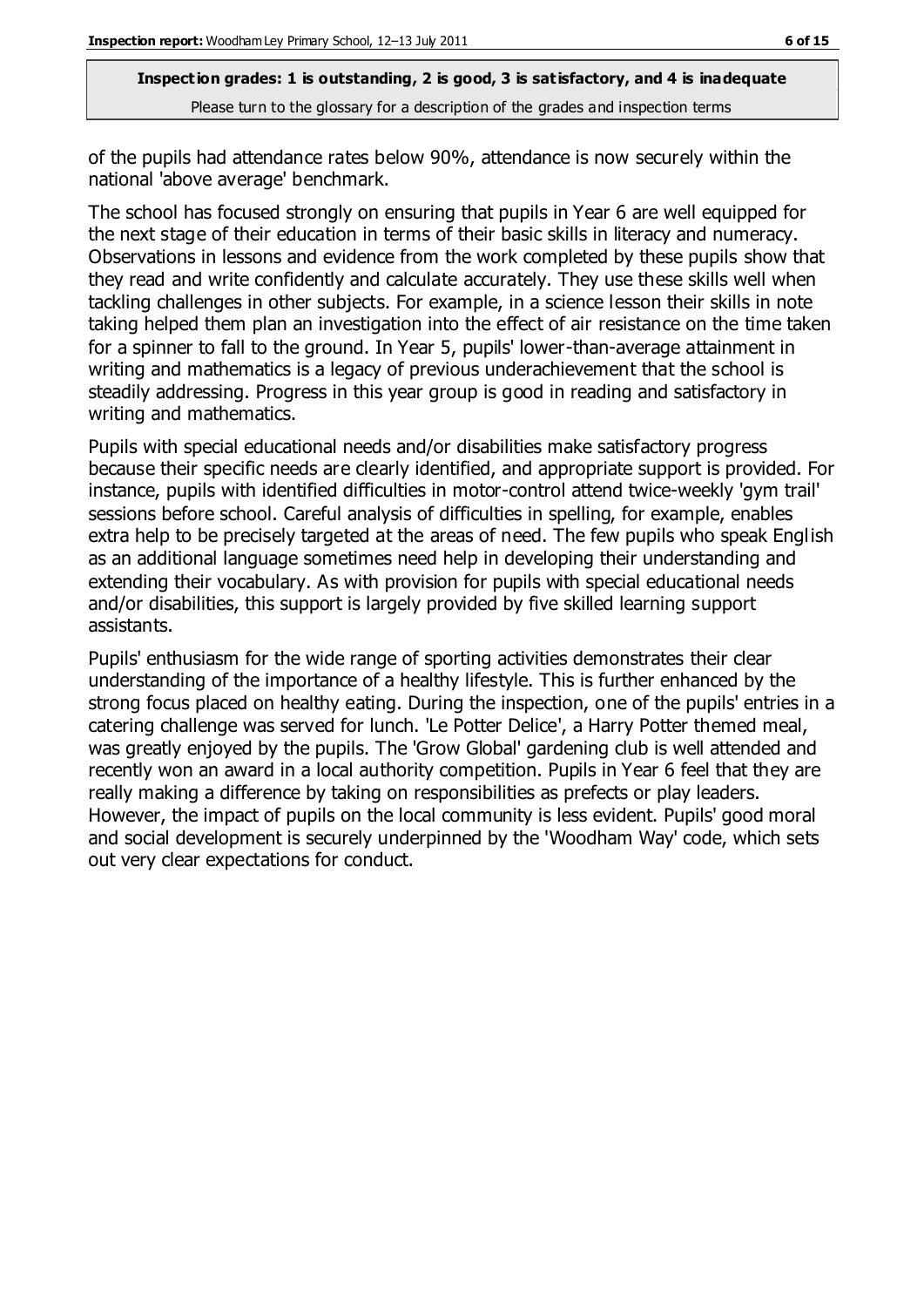Please turn to the glossary for a description of the grades and inspection terms

These are the grades for pupils' outcomes

| Pupils' achievement and the extent to which they enjoy their learning                                                     | 3              |
|---------------------------------------------------------------------------------------------------------------------------|----------------|
| Taking into account:<br>Pupils' attainment <sup>1</sup>                                                                   | 3              |
| The quality of pupils' learning and their progress                                                                        | 3              |
| The quality of learning for pupils with special educational needs and/or disabilities<br>and their progress               | 3              |
| The extent to which pupils feel safe                                                                                      | $\overline{2}$ |
| Pupils' behaviour                                                                                                         | 2              |
| The extent to which pupils adopt healthy lifestyles                                                                       | 2              |
| The extent to which pupils contribute to the school and wider community                                                   | 3              |
| The extent to which pupils develop workplace and other skills that will contribute to<br>their future economic well-being | 3              |
| Taking into account:<br>Pupils' attendance <sup>1</sup>                                                                   | $\mathfrak{p}$ |
| The extent of pupils' spiritual, moral, social and cultural development                                                   | 3              |

<sup>1</sup> The grades for attainment and attendance are: 1 is high; 2 is above average; 3 is broadly average; and 4 is low

# **How effective is the provision?**

The proportion of good teaching is not yet high enough to promote consistently good progress, and the school relies on carefully targeted support for individual pupils to help boost attainment. Teachers' calm and supportive approach to managing their pupils is a consistent feature in all lessons. Good use is made of 'learning walls' which provide useful reference points for pupils in tackling the tasks set for them. However, in some lessons teachers place more emphasis on the content of the tasks than the skills that pupils need to use to be successful in achieving the learning objectives. Work is underway to help improve pupils' skills in thinking for themselves and exploring different options, but this is not always completely successful because some pupils still depend too much on adults for help when they are stuck.

The curriculum is enriched by a number of after-school activities, visits to places of interest and visitors to the school. These are greatly appreciated by pupils. For example, pupils in Year 6 spoke enthusiastically about their visit to the 'Crucial Crew' and the 'Bikeability' classes provided at school by a local sports college, which helped develop their understanding of how to keep safe. The school recognises the need to broaden pupils' horizons in terms of their global perspective and sees this as one of the key developments needed within the curriculum.

The school is a caring community in which the individual needs of every pupil are very well understood. Good-quality support is given to those whose circumstances make them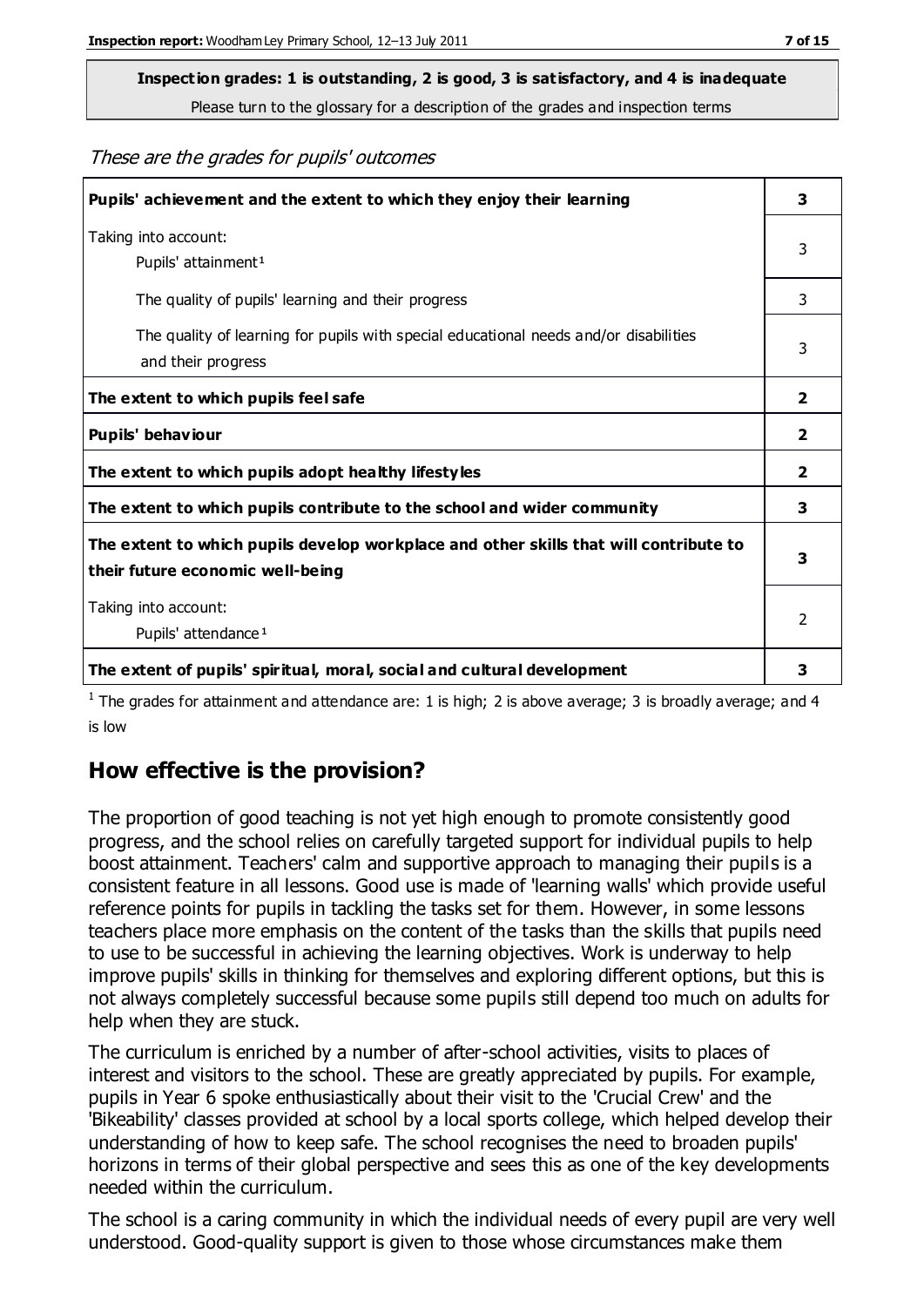Please turn to the glossary for a description of the grades and inspection terms

potentially vulnerable. There are well-established and effective arrangements to induct pupils into school and ensure a smooth transition to the secondary phase of education.

These are the grades for the quality of provision

| The quality of teaching                                                                                    |  |
|------------------------------------------------------------------------------------------------------------|--|
| Taking into account:<br>The use of assessment to support learning                                          |  |
| The extent to which the curriculum meets pupils' needs, including, where relevant,<br>through partnerships |  |
| The effectiveness of care, guidance and support                                                            |  |

#### **How effective are leadership and management?**

The headteacher has been the driving force behind the school's improvement. He has made clear to staff his expectations of the improvement required, and there is a shared understanding of the need to raise standards further. The quality of teaching is monitored regularly, but records do not provide a sharp enough focus on the impact of teaching on pupils' acquisition of skills and knowledge. One of the headteacher's important achievements has been the school's improved partnership with parents and carers. A s a result, they have given their support despite the school being subject to special measures. This partnership has helped improve attendance and punctuality. The school ensures that parents are kept well informed about school events and their children's progress. Family learning sessions help improve their understanding of ways in which they can support their children's learning. The school has a good understanding of the needs of its community. It satisfactorily promotes pupils' understanding of cultural diversity within the United Kingdom but concedes weaknesses in its promotion of a global context. Strong partnerships with other schools and professional agencies help enrich provision. At the time of the inspection, for example, the school nurse was supporting the school's provision for health education.

This is an inclusive school in which discrimination has no place and which gives pupils a sense of belonging and equality of opportunity. Careful monitoring informs the school's actions. The governing body is much better informed than it was at the time of the last inspection. Training is on-going as the governing body moves towards becoming fully independent in holding the school to account. The premises are secure. Records of the checks carried out on all adults who have regular contact with pupils were closely scrutinised and found to meet all requirements.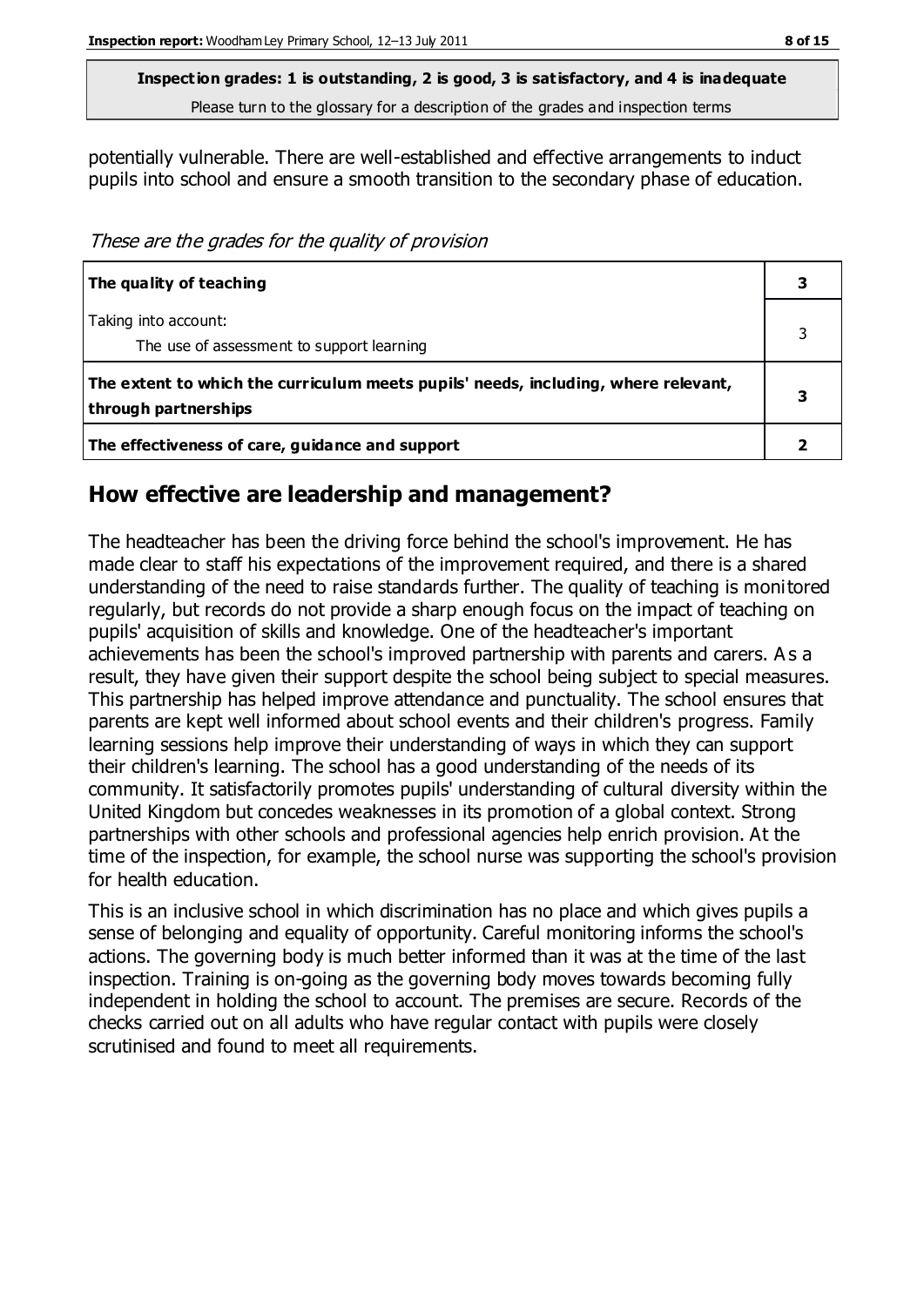Please turn to the glossary for a description of the grades and inspection terms

| The effectiveness of leadership and management in embedding ambition and driving<br><i>improvement</i>                                                           | 3              |
|------------------------------------------------------------------------------------------------------------------------------------------------------------------|----------------|
| Taking into account:<br>The leadership and management of teaching and learning                                                                                   | 3              |
| The effectiveness of the governing body in challenging and supporting the<br>school so that weaknesses are tackled decisively and statutory responsibilities met | 3              |
| The effectiveness of the school's engagement with parents and carers                                                                                             | $\overline{2}$ |
| The effectiveness of partnerships in promoting learning and well-being                                                                                           | $\mathbf{2}$   |
| The effectiveness with which the school promotes equality of opportunity and tackles<br>discrimination                                                           | 3              |
| The effectiveness of safeguarding procedures                                                                                                                     | 3              |
| The effectiveness with which the school promotes community cohesion                                                                                              | 3              |
| The effectiveness with which the school deploys resources to achieve value for money                                                                             | 3              |
|                                                                                                                                                                  |                |

These are the grades for leadership and management

#### **Early Years Foundation Stage**

By the time children leave Reception, the large majority attain the expected learning goals. Milestones in children's development are carefully recorded in both the Nursery and Reception classes. These assessments provide clear evaluations of children's gains in learning, but do not give a clear indication of what needs to be learned next. All adults place a high priority on ensuring the well-being of the children. They have a good understanding of how young children learn and provide themed activities that capture their imaginations. In most cases, these are of better quality in Nursery than in Reception. For example, a seaside theme provided extra interest and enjoyment through role play as children made choices from the menu at the Seaside Cafe or served 'ice creams'. A recent visit by staff from a local country park helped promote children's knowledge and understanding of the world around them as they explored the school grounds in search of minibeasts. All areas of learning are covered satisfactorily and there is a sound balance between opportunities for learning through play and direct teaching, both indoors and out. In Nursery, children make particularly good progress in their personal and social development because of the way in which activities are carefully planned to promote these important skills. They quickly adapt to routines, share resources amicably, respect others and behave well. In the Reception class, some of the teaching is more formal than is normally found. Leadership provides satisfactory direction.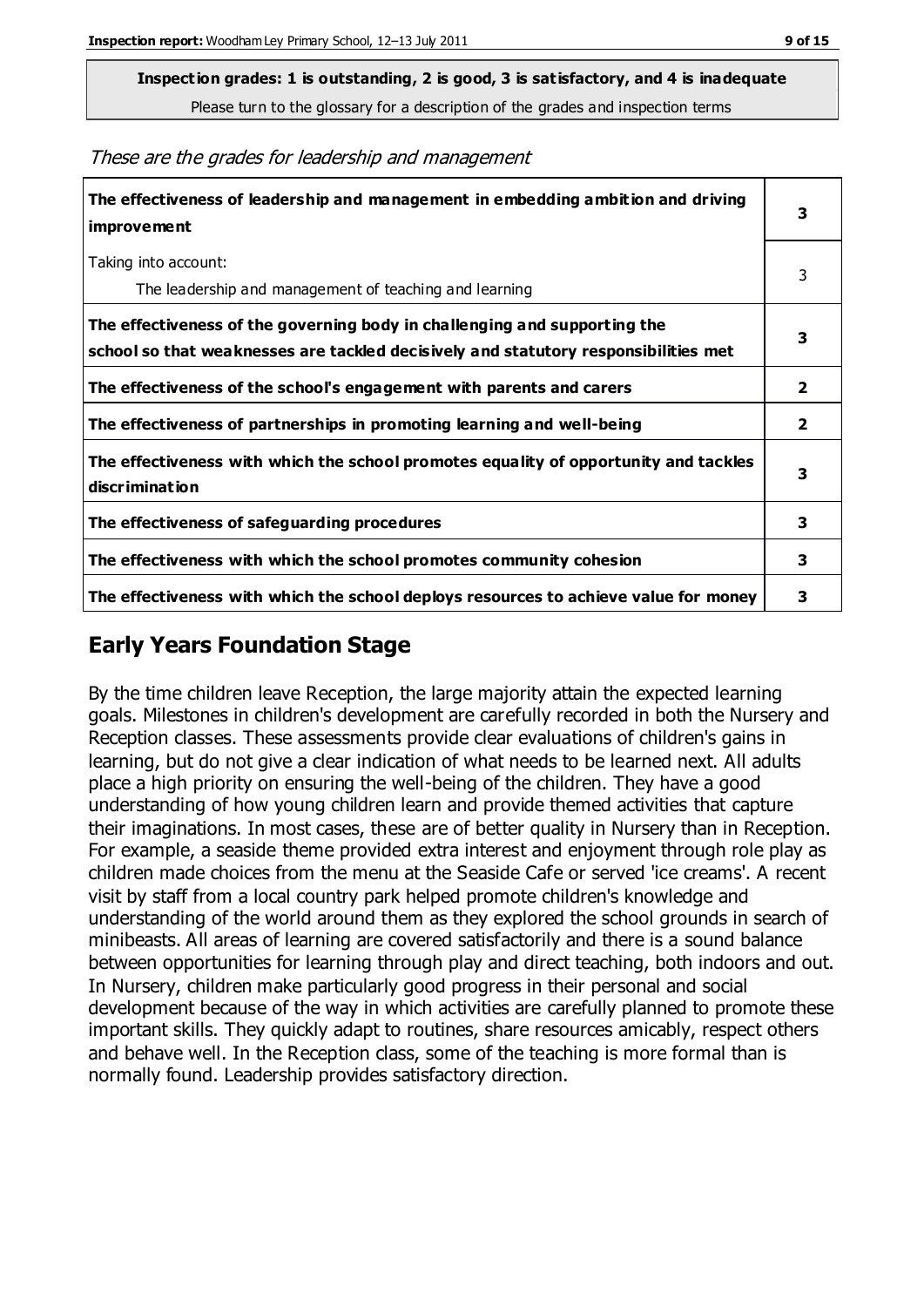Please turn to the glossary for a description of the grades and inspection terms

These are the grades for the Early Years Foundation Stage

| Overall effectiveness of the Early Years Foundation Stage                             |   |
|---------------------------------------------------------------------------------------|---|
| Taking into account:<br>Outcomes for children in the Early Years Foundation Stage     |   |
| The quality of provision in the Early Years Foundation Stage                          |   |
| The effectiveness of leadership and management of the Early Years Foundation<br>Stage | 3 |

#### **Views of parents and carers**

The views of parents and carers were not surveyed. However, the school reports an improved level of parental satisfaction with provision and pupils' achievements.

Responses from parents and carers to Ofsted's questionnaire Parental questionnaires are not normally distributed for inspections conducted under section 8 of the Education Act 2005 unless inspectors have specific reasons to request that the school does so.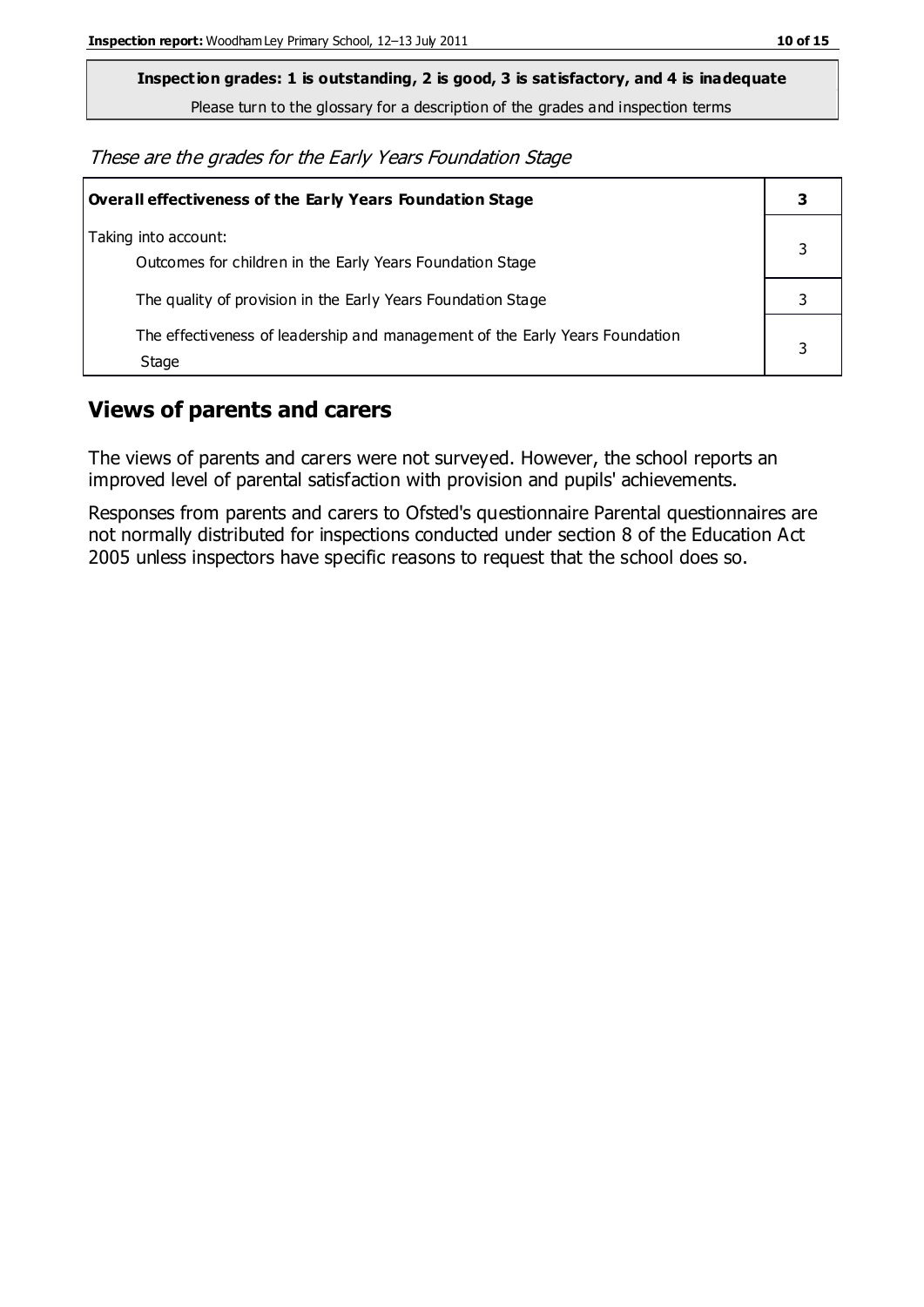#### **Responses from parents and carers to Ofsted's questionnaire**

Parental questionnaires are not normally distributed for inspections conducted under section 8 of the Education Act 2005, unless inspectors have specific reasons to request that the school does so.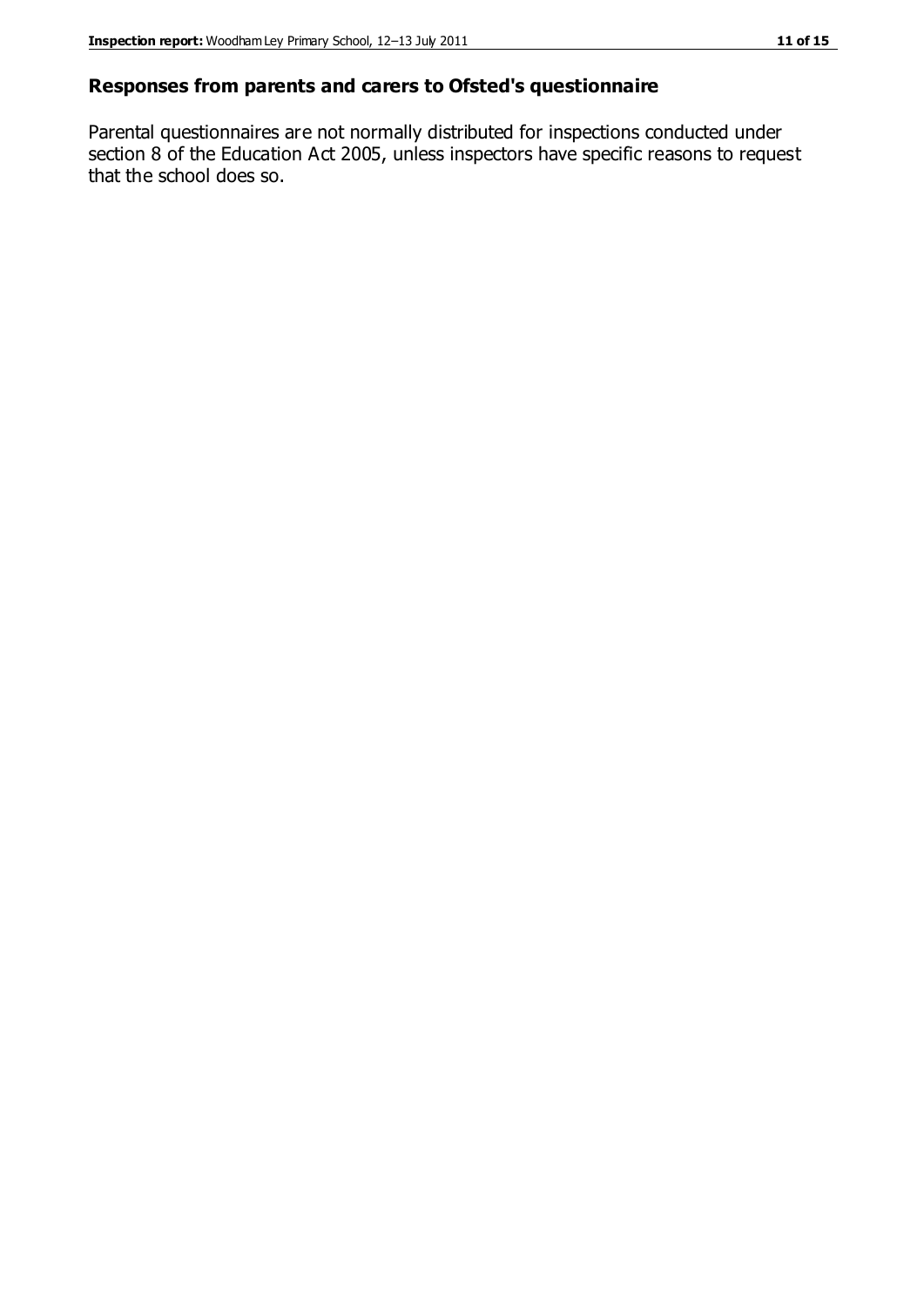# **Glossary**

| Grade   | <b>Judgement</b> | <b>Description</b>                                                                                                                                                                                                            |
|---------|------------------|-------------------------------------------------------------------------------------------------------------------------------------------------------------------------------------------------------------------------------|
| Grade 1 | Outstanding      | These features are highly effective. An outstanding school<br>provides exceptionally well for all its pupils' needs.                                                                                                          |
| Grade 2 | Good             | These are very positive features of a school. A school that<br>is good is serving its pupils well.                                                                                                                            |
| Grade 3 | Satisfactory     | These features are of reasonable quality. A satisfactory<br>school is providing adequately for its pupils.                                                                                                                    |
| Grade 4 | Inadequate       | These features are not of an acceptable standard. An<br>inadequate school needs to make significant improvement<br>in order to meet the needs of its pupils. Ofsted inspectors<br>will make further visits until it improves. |

## **What inspection judgements mean**

## **Overall effectiveness of schools**

|                       | Overall effectiveness judgement (percentage of schools) |      |                     |                   |
|-----------------------|---------------------------------------------------------|------|---------------------|-------------------|
| <b>Type of school</b> | <b>Outstanding</b>                                      | Good | <b>Satisfactory</b> | <b>Inadequate</b> |
| Nursery schools       | 46                                                      | 48   | 6                   | 0                 |
| Primary schools       | 6                                                       | 47   | 40                  | 7                 |
| Secondary schools     | 12                                                      | 39   | 38                  | 11                |
| Sixth forms           | 13                                                      | 42   | 41                  | 3                 |
| Special schools       | 28                                                      | 49   | 19                  | 4                 |
| Pupil referral units  | 14                                                      | 45   | 31                  | 10                |
| All schools           | 10                                                      | 46   | 37                  |                   |

New school inspection arrangements were introduced on 1 September 2009. This means that inspectors now make some additional judgements that were not made previously.

The data in the table above are for the period 1 September 2010 to 31 December 2010 and are consistent with the latest published official statistics about maintained school inspection outcomes (see **[www.ofsted.gov.uk](http://www.ofsted.gov.uk/)**).

The sample of schools inspected during 2010/11 was not representative of all schools nationally, as weaker schools are inspected more frequently than good or outstanding schools.

Percentages are rounded and do not always add exactly to 100.

Sixth form figures reflect the judgements made for the overall effectiveness of the sixth form in secondary schools, special schools and pupil referral units.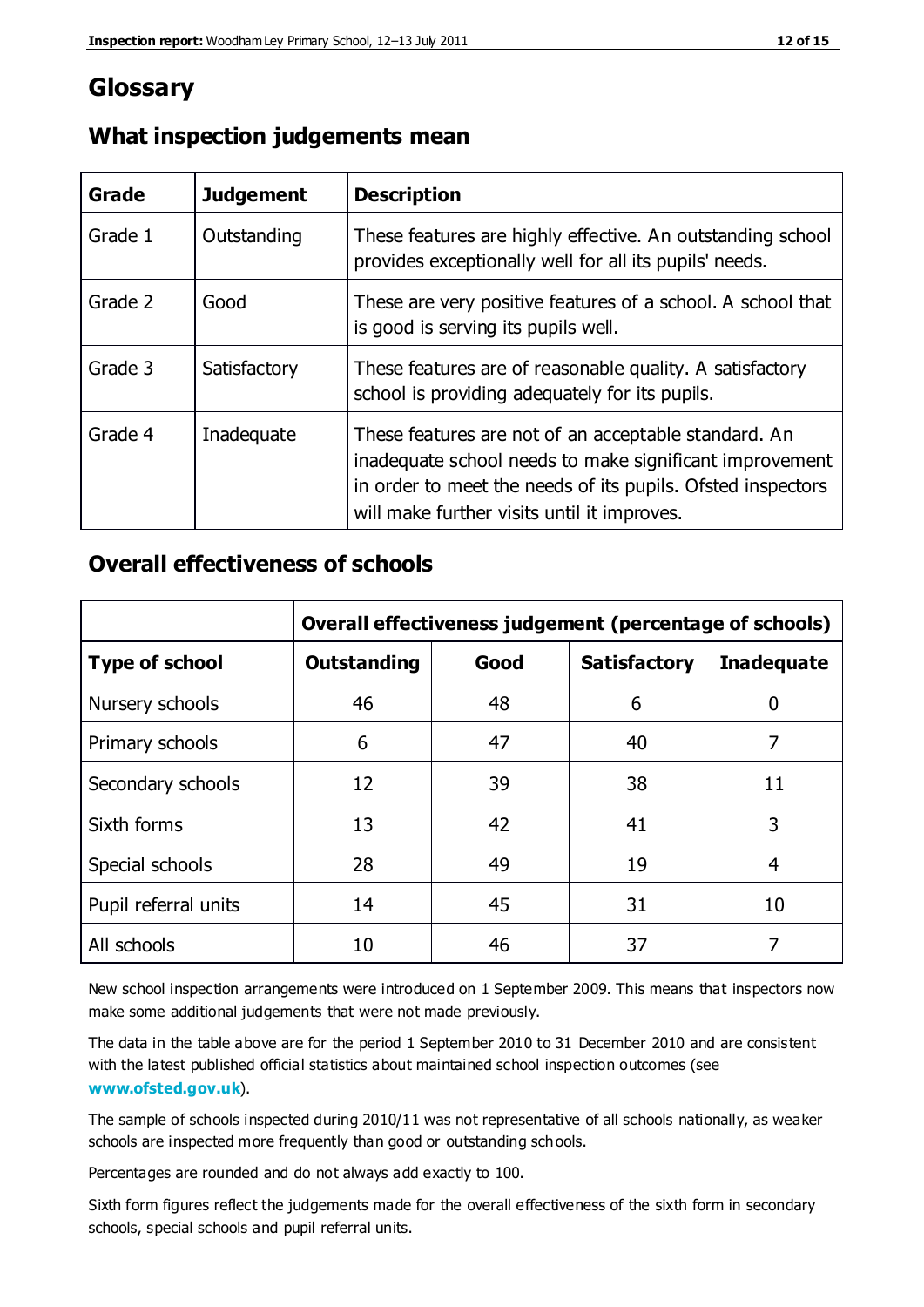# **Common terminology used by inspectors**

| Achievement:               | the progress and success of a pupil in their learning,<br>development or training.                                                                                                                                                          |
|----------------------------|---------------------------------------------------------------------------------------------------------------------------------------------------------------------------------------------------------------------------------------------|
| Attainment:                | the standard of the pupils' work shown by test and<br>examination results and in lessons.                                                                                                                                                   |
| Capacity to improve:       | the proven ability of the school to continue<br>improving. Inspectors base this judgement on what<br>the school has accomplished so far and on the quality<br>of its systems to maintain improvement.                                       |
| Leadership and management: | the contribution of all the staff with responsibilities,<br>not just the headteacher, to identifying priorities,<br>directing and motivating staff and running the school.                                                                  |
| Learning:                  | how well pupils acquire knowledge, develop their<br>understanding, learn and practise skills and are<br>developing their competence as learners.                                                                                            |
| Overall effectiveness:     | inspectors form a judgement on a school's overall<br>effectiveness based on the findings from their<br>inspection of the school. The following judgements,<br>in particular, influence what the overall effectiveness<br>judgement will be. |
|                            | The school's capacity for sustained<br>improvement.                                                                                                                                                                                         |
|                            | Outcomes for individuals and groups of pupils.                                                                                                                                                                                              |
|                            | The quality of teaching.                                                                                                                                                                                                                    |
|                            | The extent to which the curriculum meets<br>pupils' needs, including, where relevant,<br>through partnerships.                                                                                                                              |
|                            | The effectiveness of care, guidance and<br>support.                                                                                                                                                                                         |
| Progress:                  | the rate at which pupils are learning in lessons and<br>over longer periods of time. It is often measured by<br>comparing the pupils' attainment at the end of a key                                                                        |

stage with their attainment when they started.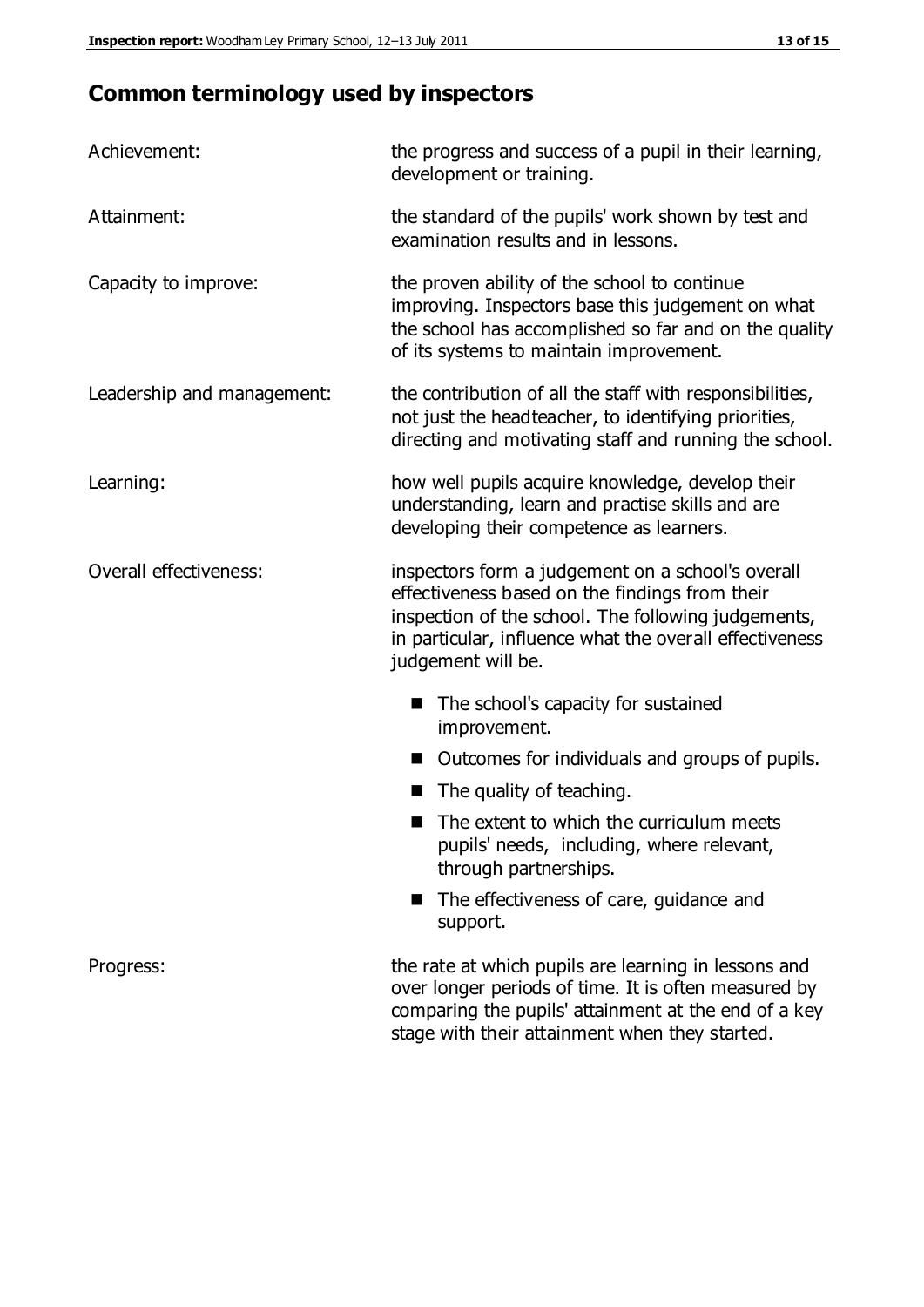#### **This letter is provided for the school, parents and carers to share with their children. It describes Ofsted's main findings from the inspection of their school.**

14 July 2011

#### Dear Pupils

#### **Inspection of Woodham Ley Primary School, Benfleet, SS7 4DN**

As many of you know, I have been visiting your school each term to check on how well it is getting on. This is because an inspection in 2010 decided that your school needed something called 'special measures'. This means that it needed lots of extra help to get better. I am pleased to tell you that your school has improved a lot and it no longer needs special measures. Your school gives you a satisfactory education. This means that there are a lot of things that it is doing right and some things that still need to be improved.

Some of the best things about your school are that you behave well and are good at looking after each other. You told me that you feel safe because the staff take good care of you. You know a lot about how to stay healthy, and you told me how much you enjoyed your Harry Potter lunch. Your attendance has improved and is now good. Well done! This is important.

To help you to make better progress, I have asked your teachers to make sure that you clearly understand what you have to do in lessons. The work they give you always needs to make you think hard, and help you to become more independent. I am sure that you are ready for these challenges! Your headteacher knows that one of the next important jobs is to plan more exciting topics for you to enjoy. This includes helping you learn more about how children live in other countries. I really like your new ICT suite, and you told me that you do too. Your school now needs to make sure that you use computers a lot more in your lessons. When adults check on how well those of you in the Nursery and Reception classes are getting on with your work, they also need to write down what they think would be the best thing for you to do next. The plans for lessons in the Reception class need to be a bit better.

I would like you all to play your part in helping the school to improve. The best way for you to do this is to always pay careful attention to what your teachers ask you to do and try your best to work on your own when your teachers ask you to do this. I would also like to thank you for making me feel so welcome. This is because everyone at your school is very friendly. I wish you every success in the future.

Yours sincerely

Mike Thompson Lead inspector



raising standards improving lives